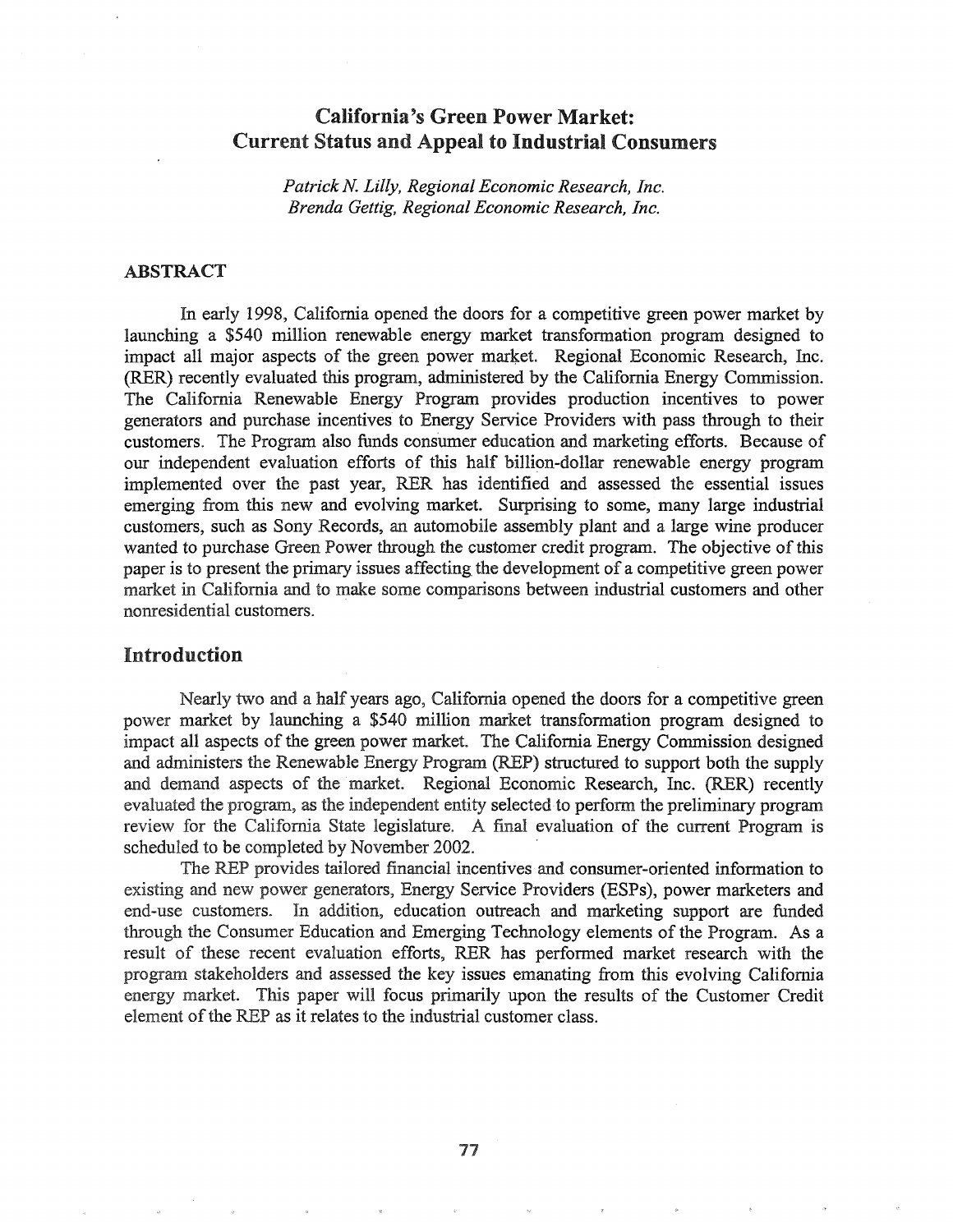## Customer Credit Program Background

The Customer Credit Program began operating in April of 1998. The program is designed to provide a vehicle to rebate funds efficiently from the Renewable Resource Trust Fund to end-use customers who purchase qualified renewable energy from certified ESPs. Energy Service Providers register to participate in the program and must provide-eligible renewable electricity to California customers currently served by utilities that are paying into the California Public Goods Charge Fund\*

The Customer Credit Program was designed to meet the following objectives (CEC March 1997<sup>1</sup>):

- III To reduce the cost premium for renewable energy that customers pay, thus encouraging them to buy renewable power,
- **IF** To help build a green market infrastructure by helping renewables become competitive with nonrenewable generation technologies, and
- $\blacksquare$  To facilitate consumer choice of renewable power.

The Customer Credit Program pays an incentive to registered ESPs who purchase eligible renewable electricity<sup>A</sup> and sell it to San Diego Gas & Electric, Southern California Edison, Pacific Gas & Electric, or Bear Valley Electric customers. Currently, the incentive is \$10.00 per MWh and will remain at this level through June 2001. Every six months, the Commission is scheduled to re-evaluate the program activity and remaining funds and, if deemed necessary, change the incentive amount for the subsequent six-month period. Table 1 presents the variation of the incentive level since the beginning of the program.

| Table 1. California Customer Credit Program Incentive Levels (CEC Website <sup>2</sup> ) |  |  |  |  |
|------------------------------------------------------------------------------------------|--|--|--|--|
|                                                                                          |  |  |  |  |
|                                                                                          |  |  |  |  |
|                                                                                          |  |  |  |  |

|                                  | Antecntive  |
|----------------------------------|-------------|
| <b>Effective Time Period:</b>    | (S per MWh) |
| April 1998 through November 1999 | \$15.00     |
| December 1999 through June 2000  | \$12.50     |
| July 2000 through December 2000  | \$10.00     |

Due to anticipated market growth over time, the Fund is scheduled to provide an increasing allocation over the life of the program. Table 2 presents the planned allocation for the Customer Credit program as stated in the AB 1890 Renewables Policy Report.

<sup>A</sup> Providers and wholesalers of green power must register their products with the Commission in order to be considered eligible for Customer Credit incentives. Eligible green power products must be generated by an in-state renewable electricity generation technology as defmed by Public Utilities Code section 383.5(a).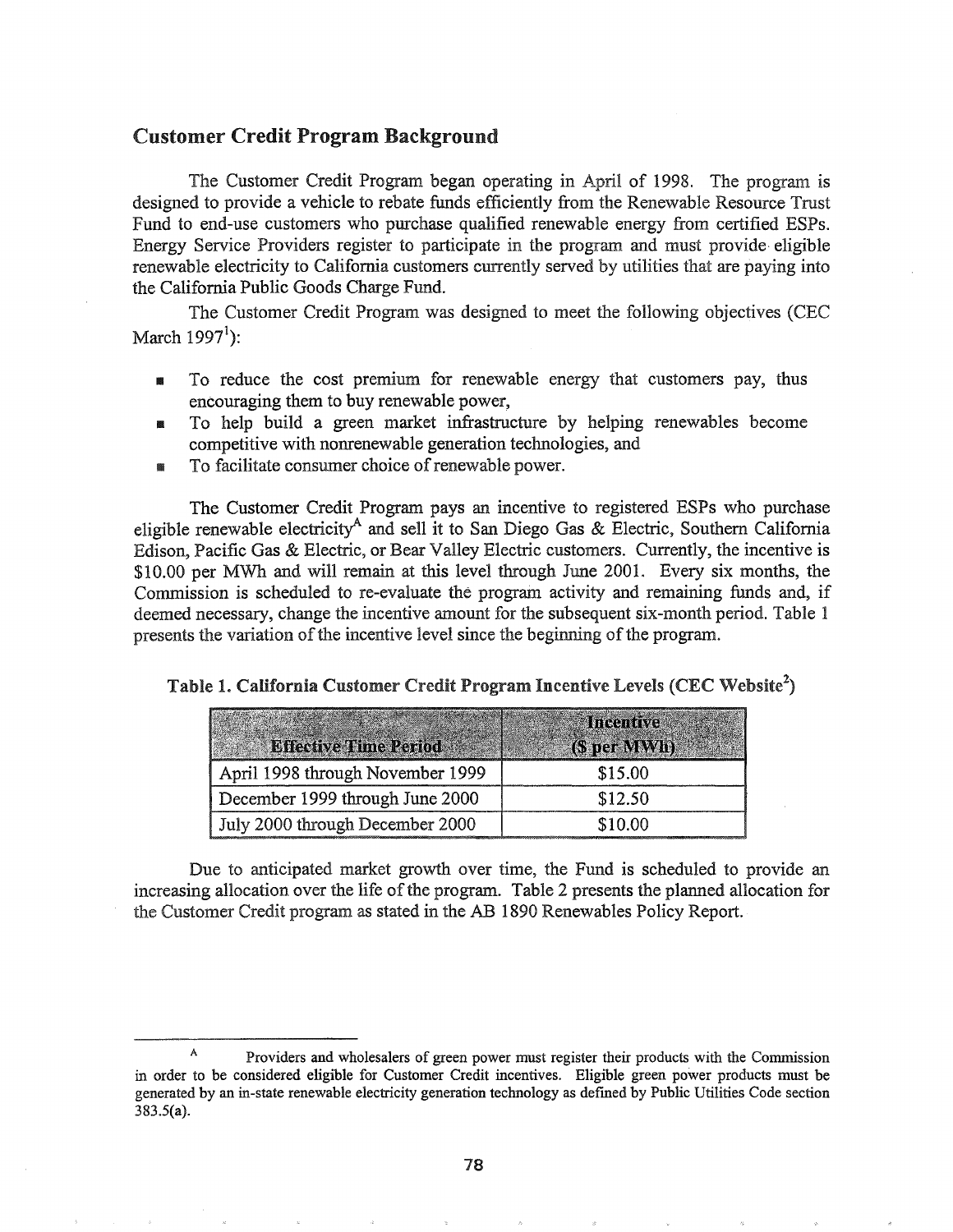|                                                           | 1008.  | <b>SKOOD</b> | 2000   | 2001   | <b>HIOWAPA</b> |
|-----------------------------------------------------------|--------|--------------|--------|--------|----------------|
| Renewable Resource Trust Fund<br>Allocation (in millions) | \$135  | \$135        | \$135  | \$135  | \$540          |
| Annual Percent Allocated to<br><b>Customer Credit</b>     | 8%     | 12%          | 16%    | 20%    | 14%            |
| Annual Allocation to Customer<br>Credit (in millions)     | \$10.8 | \$16.2       | \$21.6 | \$27.0 | \$75.6         |

Table 2. Allocations to the Customer Credit Subaccount (CEC, June 2000 $^3$ )

As shown, the Customer Credit program has been allocated \$75.6 million, representing 14% of the entire Trust Fund. The allocation ranges from \$10.8 million in 1998 (representing 8% of the first year's overall allocation from the Trust Fund) to \$27.0 million in 2001 (representing 20% of that year's allocation).

ESPs actively participating in the program file monthly performance reports with the Commission. Each report presents 1) data on a particular month's sales of eligible green power to customers, 2) data on when the power was generated and purchased, and 3) data on the technology (fuel type) of the purchased energy. Sales and purchases need not occur in the same month, as the program allows ESPs to bank excess purchases or excess load served and true it up annually. $B$  Incentives are paid to providers, however, only when power purchased is balanced or matched to power delivered.

The Program places an annual ceiling or " cap" on the incentives paid for service to customers who are not designated as either residential or small commercial by their utility rate schedule. These *Other* Customers would typically fall into the customer classes of medium to large commercial and industrial, agricultural, or public lighting. Program incentives paid for service to these *Other* customers are capped at \$1,000 pet year. Furthermore, there is a maximum of \$15 million that this entire class of customers may receive from the Fund over the life of the Program.

The approach used in this study included an analysis of the following three areas.

### **Program Performance**

Using the program data supplied by the Commission, the performance of the program was evaluated based on program goals and a set of proximate indicators developed during the initial stage of the analysis. The indicators used included program participation, growth of green power sales, and distribution of funds according to planned allocations.

B Through November 1999, the amount banked was valued at the quantity of kWh multiplied by the current incentive rate. In December 1999, the program changed banking procedures so that the quantity of kWh was banked. With the new procedure, the value of the banked kWh amount is determined at the time the credit is passed on to consumers. At the end of every year, a true up is calculated.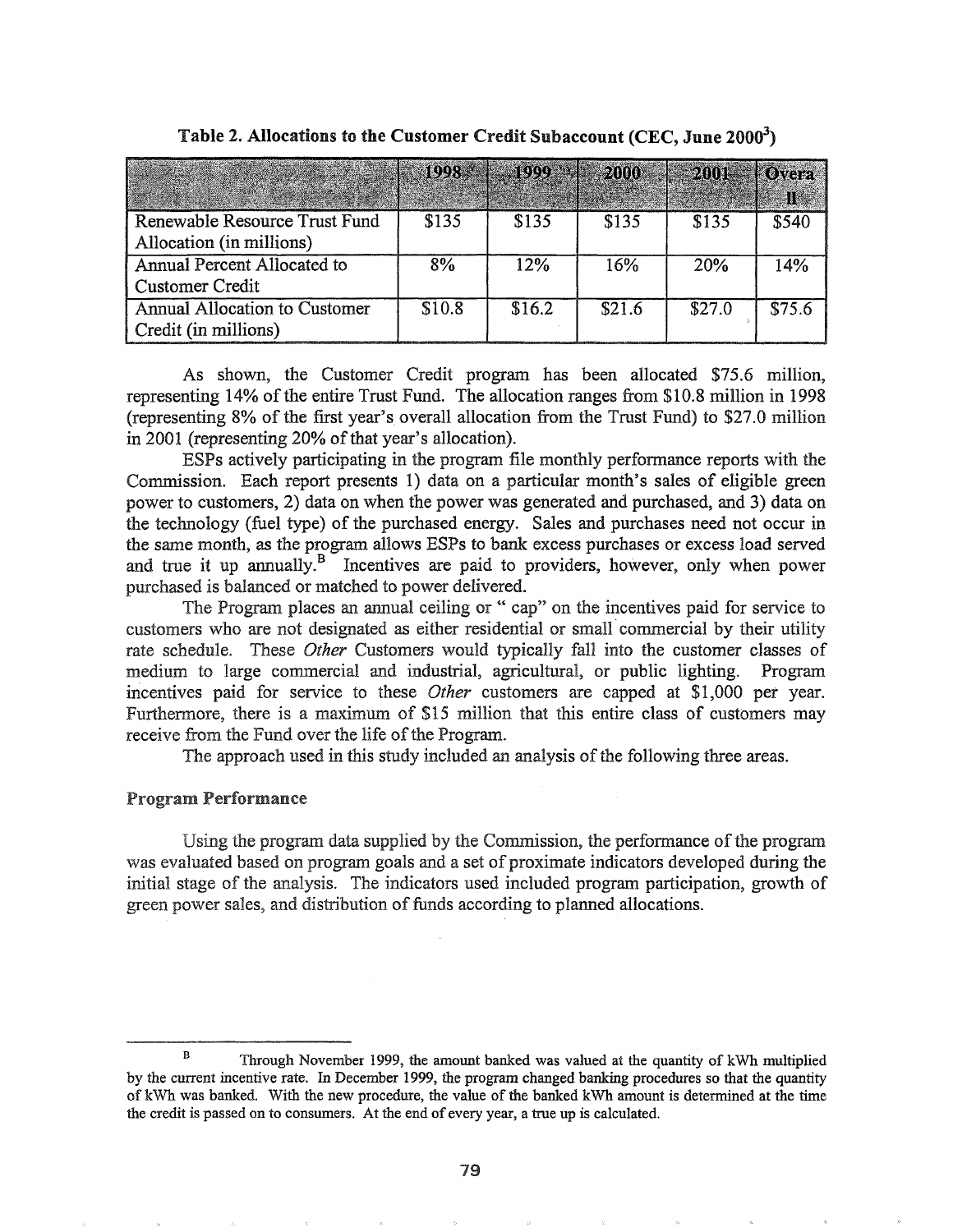#### Consumer Attitudes and Opinions

Consumer survey responses were analyzed to determine attitudes and perceptions toward green power as well as understanding of the market and of the Customer Credit program.

#### ESP Market Perceptions and Experience

Interviews with participating and nonparticipating ESPs revealed how they are responding to the program and to the ongoing development of a retail green power market in California.

## Market Trends

m

¥.

The number of customers purchasing green power in California was compared with the number of Direct Access customers statewide.<sup>C</sup> Overall, the percentage ranged from a minimum of 39% in November 1998 to a maximum of 94% in February 2000. Figure 1 presents the monthly trends for each customer segment. As shown, the percentage of Small Commercial switchers who purchased green power jumped from 22% to 94% in February 1999, while increases in the Residential and "Other" (nonresidential/non-small commercial) segments were made more gradually during the spring and summer of 1999. All customer segments appear to have at least temporarily peaked in January - February 2000.



Figure 1. Percentage of Switchers Who Buy Green Power by Segment

Activity in the Customer Credit Program was evaluated for the period of April 1998 (program inception) through April 2000. For this 25-month period, the participation of ESPs selling green power under the program, the number of customers of those ESPs, and the MWh of green power served were evaluated.

c Direct access customers, or switchers, are customers who have switched from their utility to another energy provider.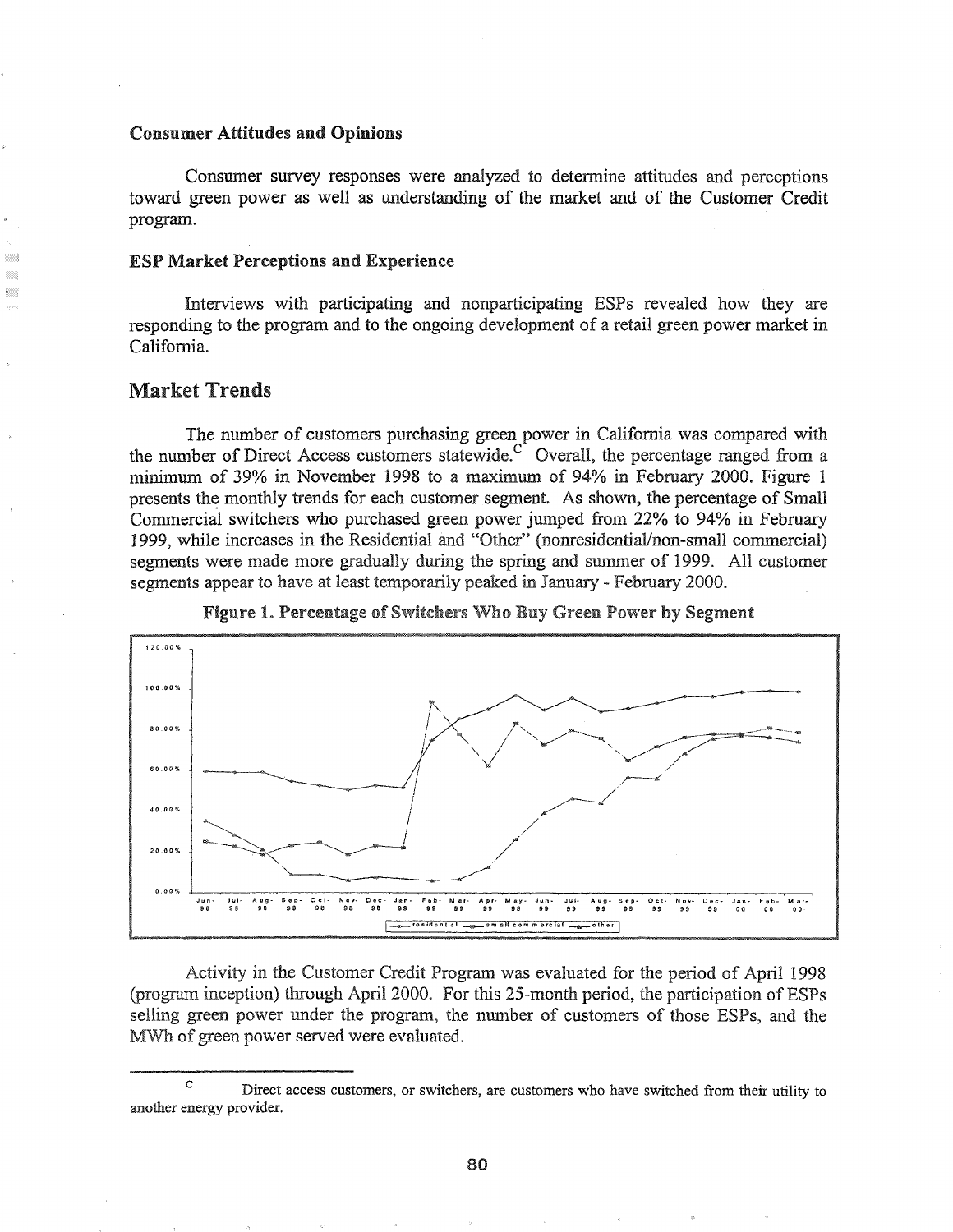#### Customers Served

Customers served under the Customer Credit Program ranged from roughly 11,059 to 211,498 over the period evaluated. Figure 2 illustrates the increase of customers served over the period April 1998 through April 2000. As shown, the number of customers served under the program steadily increased through this period for the residential segment. Large changes in February 1999 for the Residential and Small Commercial segments reflect the beginning of reporting for one ESP in the program. Furthermore, the Small Commercial segment increased nearly five-fold in February 1999 due to the addition of an ESP to the program who started to report customers in February 1999.





#### MWh Served

Figure 3 illustrates the monthly provisions of MWh reported by participants. Note that the reported MWh of eligible green power provided under the Program peaked in January 2000 at 214,083 MWh. Overall, the majority of green power was provided to residential customers (53%), with 22% and 25% sold to the Small Commercial and Other segments respectively.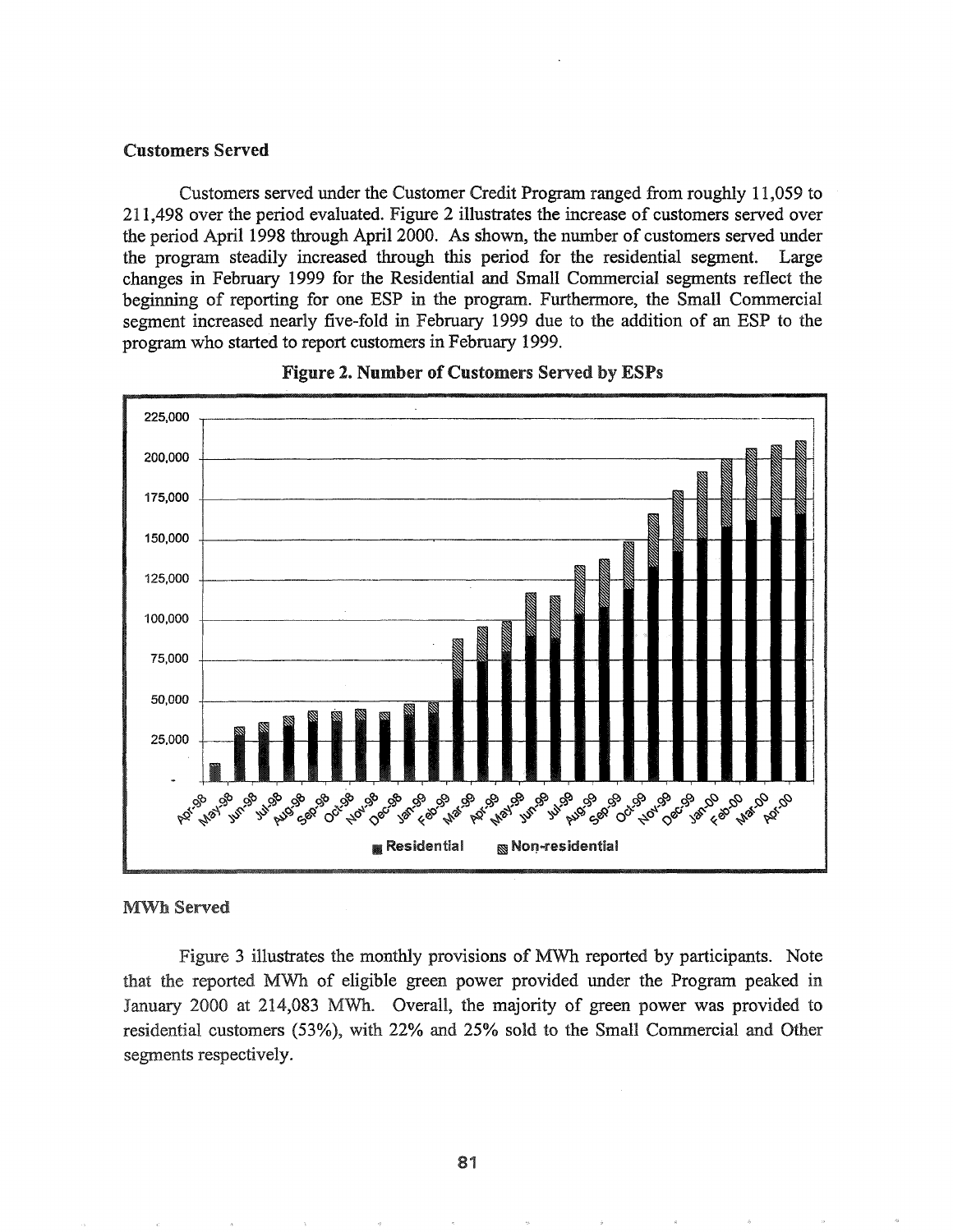

Figure 3. Monthly MWh Provided by Participant ESPs

Green power provided to the *Other* customer segment more than doubled in May 1999 as two participant ESPs started reporting sales in that month. Furthennore, large increases in load reported by two ESPs in January 2000 caused the MWh sales to increase sharply for this segment. A new ESP to the program started reporting in that month as welL

### **Survey Results for Industrial Customers**

RER conducted a survey of California electricity customers in the investor-owned utility territories in order to assess the impact of the California Energy Commission's Customer Credit Program. The survey respondents included 462 nonresidential customers of  $42\%$  purchased green power.<sup>D</sup> Included in the nonresidential customers were 59 customers who were classified as industrial. Of these, 49% reported purchasing green power.

Respondents were asked a series of questions to determine how aware they were of their options for purchasing electricity. Table 3 presents the mean results.

<sup>&</sup>lt;sup>D</sup> This percentage is not representative of the population. In order to insure some respondents would be Program participants, green power customers were oversampled.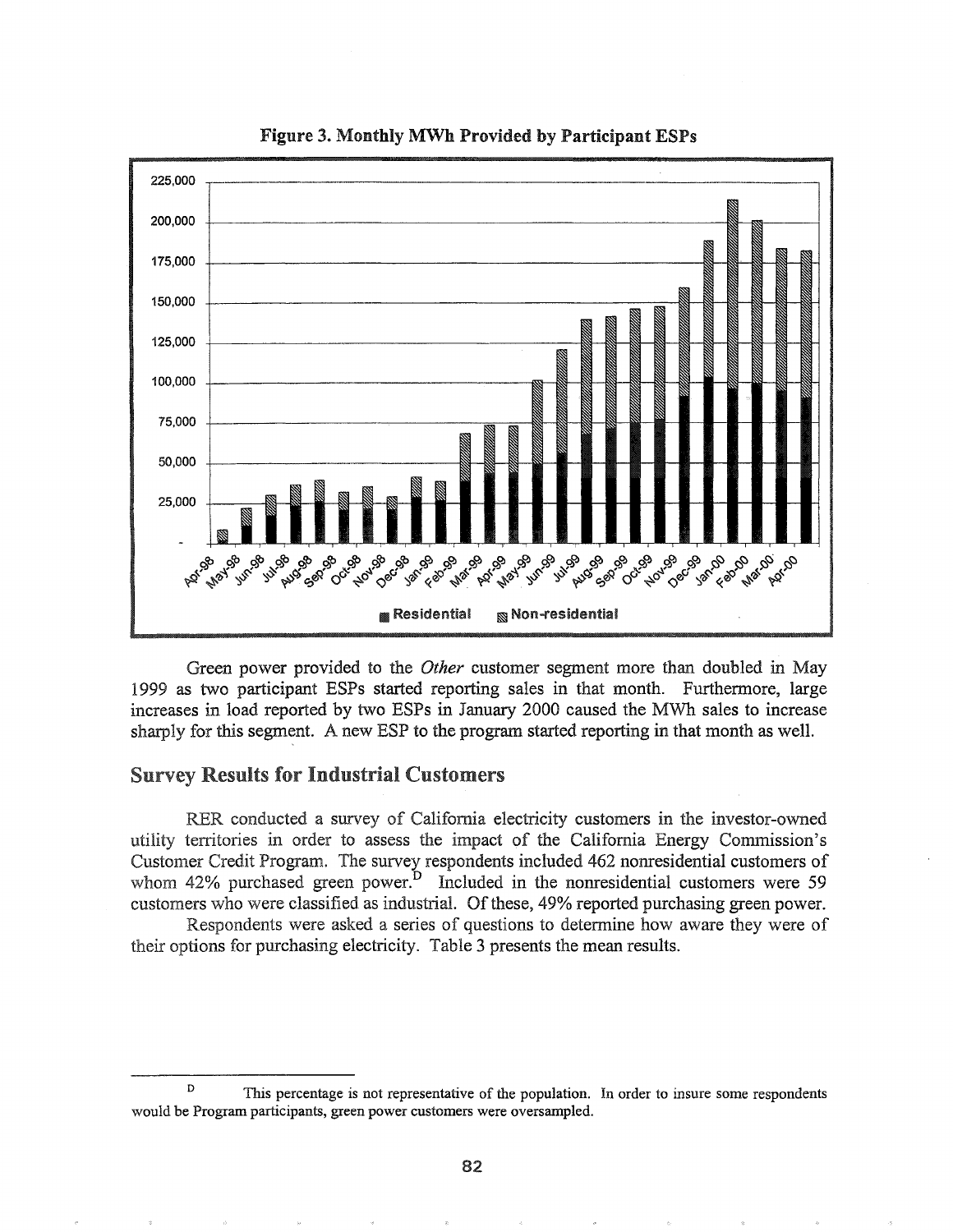| <b>Response</b>                                           | Industrial      |              | Office<br><b>Nonresidential</b> |              |  |
|-----------------------------------------------------------|-----------------|--------------|---------------------------------|--------------|--|
|                                                           | <b>Nongreen</b> | <b>Green</b> | Nongreen                        | <b>Green</b> |  |
| The way I buy electricity currently is                    | $0\%$           | 41%          | 12%                             | 55%          |  |
| different from a year or two ago.                         | (0.00)          | (0.09)       | (0.02)                          | (0.04)       |  |
|                                                           | $n = 28$        | $n = 29$     | $n = 209$                       | $n = 165$    |  |
| In the past two years, I have received                    | 63%             | 86%          | 49%                             | 66%          |  |
| information in the mail or by telephone                   | (0.09)          | (0.07)       | (0.03)                          | (0.04)       |  |
| from companies asking me to switch my<br>energy provider. | $n = 30$        | $n = 28$     | $n = 222$                       | $n = 175$    |  |
| If yes to above, number of offers they                    | 3.0             | 3.0          | 2.2                             | 2.6          |  |
| recall having received                                    | (0.81)          | (0.46)       | (0.13)                          | (0.23)       |  |
|                                                           | $n = 17$        | $n = 21$     | $n = 93$                        | $n = 102$    |  |
| Extent informed of their options (0 to 4                  | 2.07            | 3.03         | 2.06                            | 2.91         |  |
| scale)                                                    | (0.19)          | (0.17)       | (0.07)                          | (0.07)       |  |
|                                                           | $n = 30$        | $n = 29$     | $n = 222$                       | $n = 176$    |  |

Standard errors shown in parentheses

As shown, a higher proportion of green industrial respondents reported they changed the way they buy electricity than nongreen respondents. However, the difference in mean responses between the green industrial and green other categories is insignificant.<sup>E</sup> Furthermore, one must keep in mind the sample sizes for industrial customers are small.

Most respondents in all categories had received offers from Energy Service Providers (ESPs) with an average of roughly three offers each. Respondents were also asked to rate how informed they were about their options with a 0 meaning unawareness and a 4 meaning they were extremely informed. As shown, green respondents in both categories reported they were more informed than nongreen respondents. However, there is no significant difference between the responses of industrial and other customers.

Respondents were asked a series of questions to determine how aware they were of green power. Table 4 presents the results. Again, the small sample sizes of industrial customers must be kept in mind when reviewing the results.

<sup>E</sup> Significance throughout this analysis is reported at the 95% level of confidence.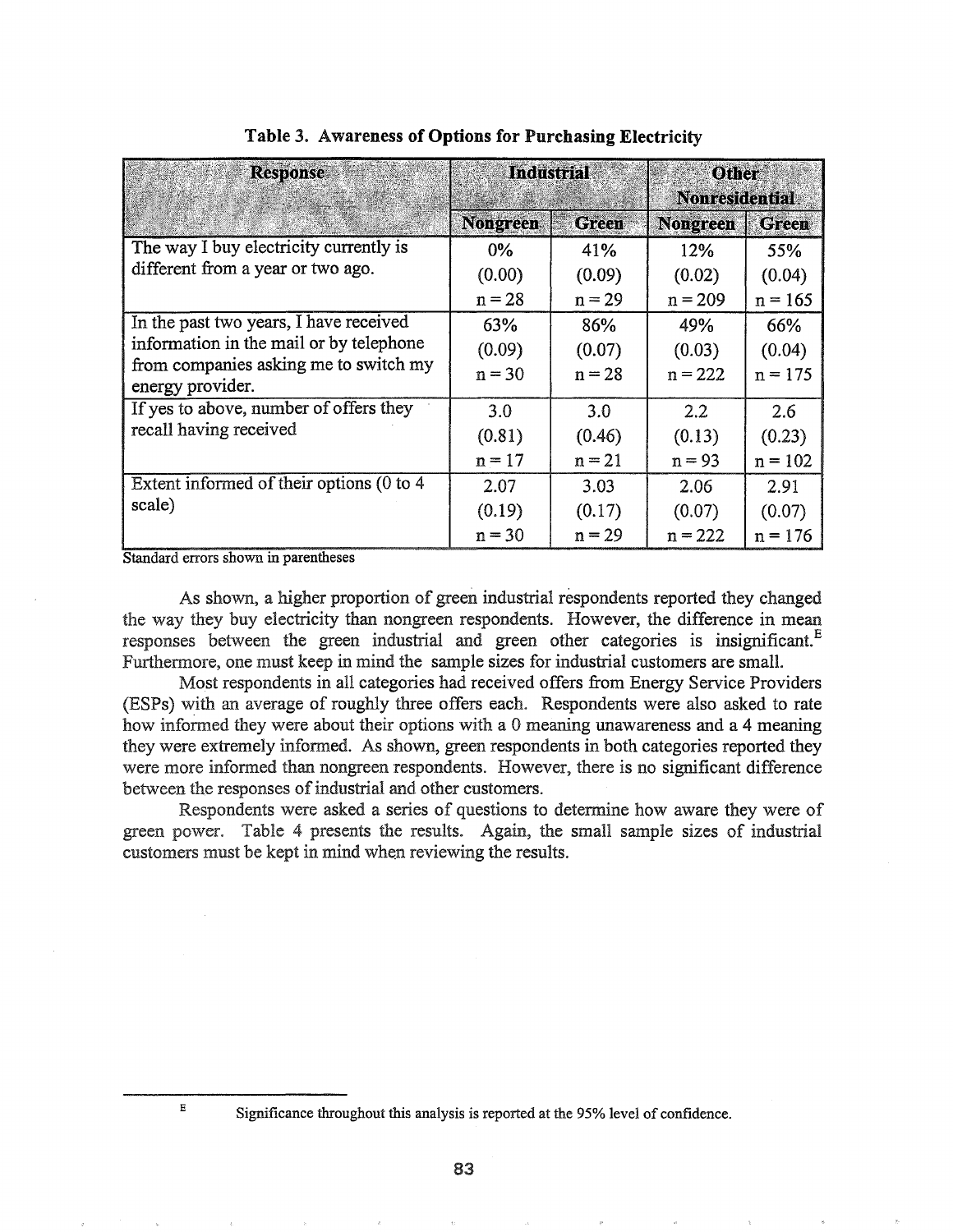| <b>Response</b>                          | <b>Industrial</b> |              | Other<br><b>Nonresidential</b> |           |  |
|------------------------------------------|-------------------|--------------|--------------------------------|-----------|--|
|                                          | <b>Nongreen</b>   | <b>Green</b> | Nongreen                       | Green     |  |
| I am aware I can choose to buy power     | 54%               | 72%          | 54%                            | 72%       |  |
| generated from renewable sources, often  | (0.10)            | (0.08)       | (0.03)                         | (0.03)    |  |
| called "green power."                    | $n = 28$          | $n = 29$     | $n = 211$                      | $n = 172$ |  |
| I have received information in the mail  | 45%               | 48%          | 29%                            | 46%       |  |
| or by telephone from companies selling   | (0.09)            | (0.09)       | (0.03)                         | (0.04)    |  |
| green power.                             | $n = 29$          | $n = 29$     | $n = 221$                      | $n = 176$ |  |
| If yes to above, number of offers        | 1.5               | 1.3          | 1.8                            | 1.7       |  |
| received                                 | (0.35)            | (0.13)       | (0.14)                         | (0.13)    |  |
|                                          | $n = 13$          | $n = 13$     | $n = 56$                       | $n = 63$  |  |
| I am familiar with the power content     | 3%                | 11%          | $6\%$                          | 20%       |  |
| label. (Note: a picture was displayed in | (0.03)            | (0.06)       | (0.02)                         | (0.03)    |  |
| the survey.)                             | $n = 30$          | $n = 28$     | $n = 216$                      | $n = 172$ |  |
| The energy I am purchasing is            | $0\%$             | 4%           | 3%                             | 18%       |  |
| significantly different from the average | (0.00)            | (0.04)       | (0.01)                         | (0.03)    |  |
| California power system mix contained    | $n = 28$          | $n = 28$     | $n = 210$                      | $n = 170$ |  |
| on the power content label.              |                   |              |                                |           |  |
| I have seen the Green-e logo. (Note: a   | 3%                | $7\%$        | $5\%$                          | 7%        |  |
| picture was displayed in the survey.)    | (0.03)            | (0.05)       | (0.01)                         | (0.02)    |  |
|                                          | $n = 30$          | $n = 28$     | $n = 220$                      | $n = 174$ |  |
| I have heard of the term "Green-e        | $0\%$             | 14%          | 7%                             | 10%       |  |
| certified."                              | (0.00)            | (0.07)       | (0.02)                         | (0.02)    |  |
|                                          | $n = 30$          | $n = 29$     | $n = 223$                      | $n = 175$ |  |

### Table 4. Awareness of Green Power

As shown, a higher proportion of green respondents reported they were aware of green power than did nongreen respondents. Interestingly, the mean responses for both industrial and other nonresidential customers were the same. Roughly 30% to 48% of respondents had received offers from ESPs selling green power with the average number of offers close to two each. When asked about the power content label, respondents in all categories reported low awareness. Furthermore, with the exception of the difference between green and nongreen respondents in the other nonresidential category, the differences in mean responses between categories for this question are insignificant. Few green respondents were aware that their electricity was different from the California power system mix. Awareness of the green-e logo or the term "green-e certified" was also very low among respondents with no significant difference among industrial customers as compared with other nonresidential customers"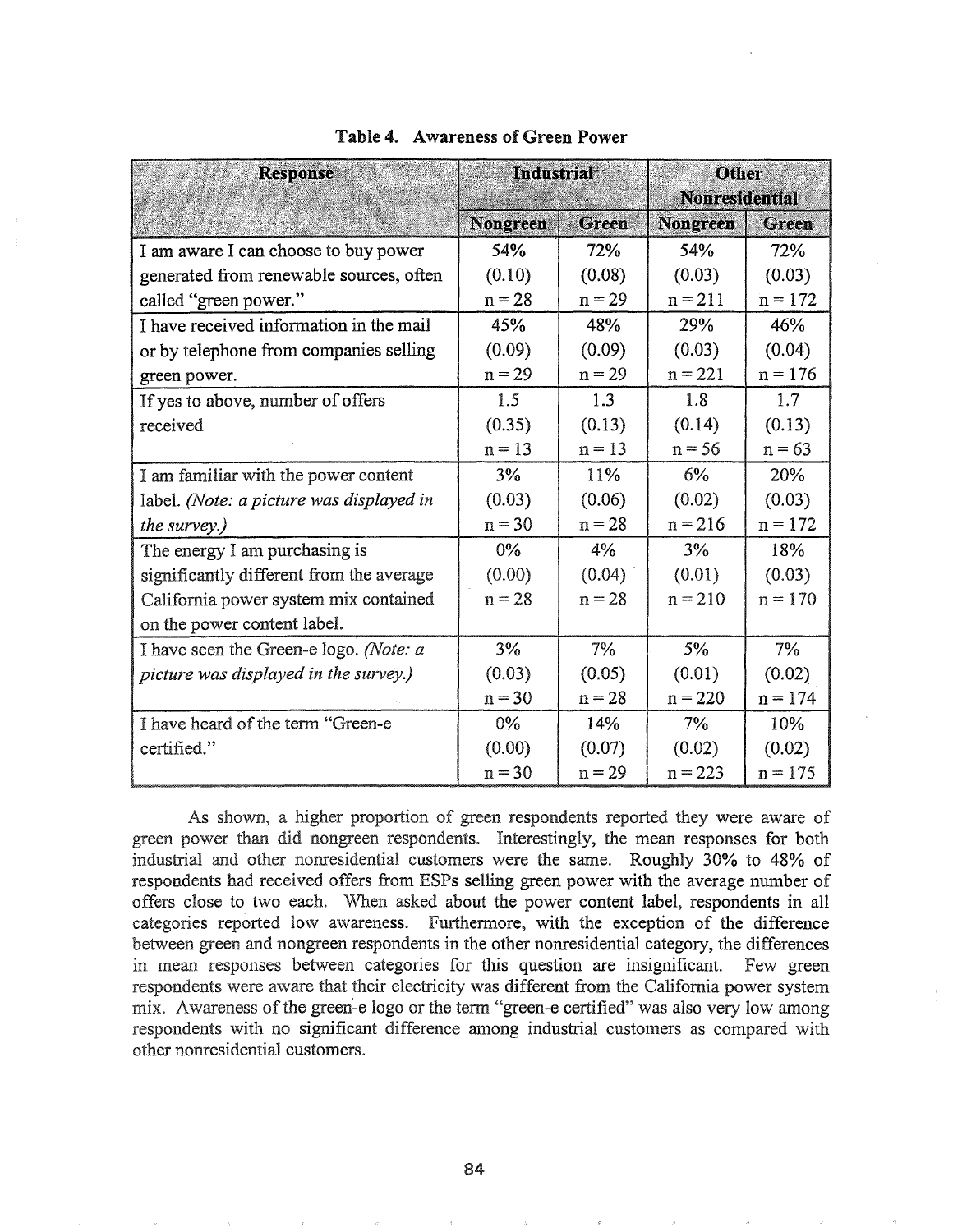Respondents were asked to rate a number of factors according to how influential they were when making the decision to switch providers. Responses were given on a scale of 1 to 5 where 1 meant "not at all influential" and 5 meant "very influential." Table 5 presents the mean results. As shown, "cost of electricity" received the highest mean response.

| <b>Response</b>                            | <b>Industrial</b> |              | Other           |                       |  |  |
|--------------------------------------------|-------------------|--------------|-----------------|-----------------------|--|--|
|                                            |                   |              |                 | <b>Nonresidential</b> |  |  |
|                                            | <b>Nongreen</b>   | <b>Green</b> | <b>Nongreen</b> | <b>Green</b>          |  |  |
| Hassle of changing companies               | 3.7               | 3.3          | 3.8             | 3.2                   |  |  |
|                                            | (0.23)            | (0.22)       | (0.09)          | (0.11)                |  |  |
| Research involved in making the switch     | 3.6               | 3.1          | 3.8             | 3.4                   |  |  |
|                                            | (0.18)            | (0.22)       | (0.07)          | (0.10)                |  |  |
| Quality of customer service                | 4.3               | 3.9          | 4.3             | 4.1                   |  |  |
|                                            | (0.15)            | (0.19)       | (0.07)          | (0.08)                |  |  |
| Reliability of customer service            | 4.6               | 4.4          | 4.6             | 4.3                   |  |  |
|                                            | (0.15)            | (0.22)       | (0.06)          | (0.09)                |  |  |
| Safety                                     | 4.4               | 3.9          | 4.2             | 3.8                   |  |  |
|                                            | (0.17)            | (0.24)       | (0.08)          | (0.10)                |  |  |
| Location of provider (in-state vs. out-of- | 2.8               | 2.7          | 3.19            | 2.5                   |  |  |
| state)                                     | (0.22)            | (0.27)       | (0.10)          | (0.10)                |  |  |
| Contract commitments                       | 3.6               | 4.1          | 4.1             | 3.8                   |  |  |
|                                            | (0.26)            | (0.18)       | (0.08)          | (0.10)                |  |  |
| Cost of electricity                        | 4.7               | 4.7          | 4.7             | 4.5                   |  |  |
|                                            | (0.13)            | (0.12)       | (0.05)          | (0.07)                |  |  |
| Source of electric generation              | 3.2               | 2.5          | 3.5             | 3.1                   |  |  |
| (gas/oil/nuclear/green)                    | (0.23)            | (0.19)       | (0.09)          | (0.11)                |  |  |
| Sign-up incentives (bonus airline miles    | 2.8               | 2.7          | 3.3             | 2.8                   |  |  |
| or free electricity)                       | (0.20)            | (0.23)       | (0.09)          | (0.11)                |  |  |
| Sample Sizes                               | 30                | 29           | 223             | 177                   |  |  |

Table 5. Influence of Factors in Choosing to Change Providers

Among the responses shown for industrial customers, only "source of electric generation" showed a significant difference between green and nongreen respondents. In comparison, nearly all factors showed significant differences between mean responses for green and nongreen customers in the other non-residential category.<sup>F</sup> Moreover, there was very little difference in mean responses of industrial customers as compared to other nonresidential customers.<sup>G</sup>

F The difference in means for the factor "quality of customer service" was insignificant.

G Specifically, only two factors differed: industrial green customers rated "source of electric generation" lower than did other residential green customers; also, industrial nongreen customers rated "sign-up incentives" lower than did other residential nongreen customers.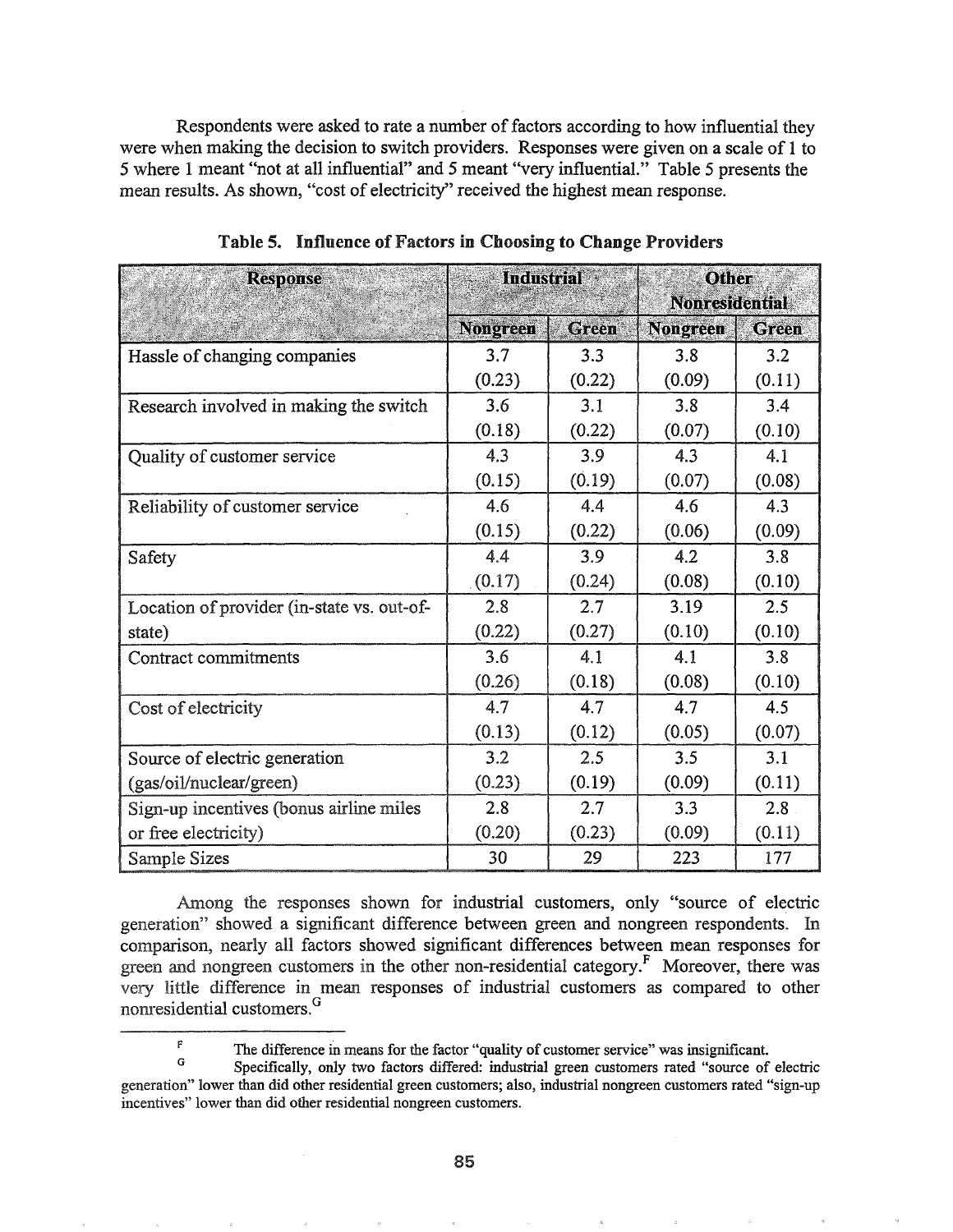Respondents were also asked to rate various features of green power according to how important they were when making the decision to buy green power. Responses were given on a scale of 1 to 5 where 1 meant "not at all important" and 5 meant "very important." Table 6 presents the mean results.

| <b>Response</b>                                      | <b>Industrial</b> |        | Other<br><b>Nonresidential</b> |        |
|------------------------------------------------------|-------------------|--------|--------------------------------|--------|
|                                                      | <b>Nongreen</b>   | Green  | <b>Nongreen</b>                | Green  |
| Reduction of carbon dioxide                          | 3.9               | 3.8    | 4.0                            | 3.9    |
| emissions (known to affect global<br>climate change) | (0.23)            | (0.19) | (0.08)                         | (0.10) |
| Reducing ground and water pollution and              | 4.1               | 3.8    | 4.3                            | 4.1    |
| environmental damage (such as acid rain              | (0.22)            | (0.21) | (0.07)                         | (0.09) |
| impacts)                                             |                   |        |                                |        |
| Support the use of renewable energy                  | 4.1               | 3.7    | 4.1                            | 4.0    |
| resources (conserve fossil fuels)                    | (0.24)            | (0.19) | (0.08)                         | (0.09) |
| Increased electric price stability during            | 4.1               | 4.1    | 4.2                            | 4.0    |
| oil production shortages                             | (0.18)            | (0.16) | (0.07)                         | (0.08) |
| Cleaner air for future generations (less             | 4.2               | 3.9    | 4.3                            | 4.2    |
| fossil fuel)                                         | (0.20)            | (0.18) | (0.07)                         | (0.08) |
| Fewer nuclear power plants                           | 3.6               | 3.2    | 3.7                            | 3.7    |
|                                                      | (0.28)            | (0.25) | (0.10)                         | (0.12) |
| Support the development of a "green                  | 3.6               | 3.4    | 3.8                            | 3.8    |
| energy" industry in California                       | (0.25)            | (0.25) | (0.09)                         | (0.11) |
| Sample Sizes                                         | 30                | 29     | 220                            | 169    |

Table 6. Importance of Green Power Features

While at first glance it appears that industrial customers rated these factors slightly less important than did other nonresidential customers, in fact there are no significant differences between the mean responses of all categories. .

Respondents were further asked to describe their willingness to pay for green power. Table 7 presents the results.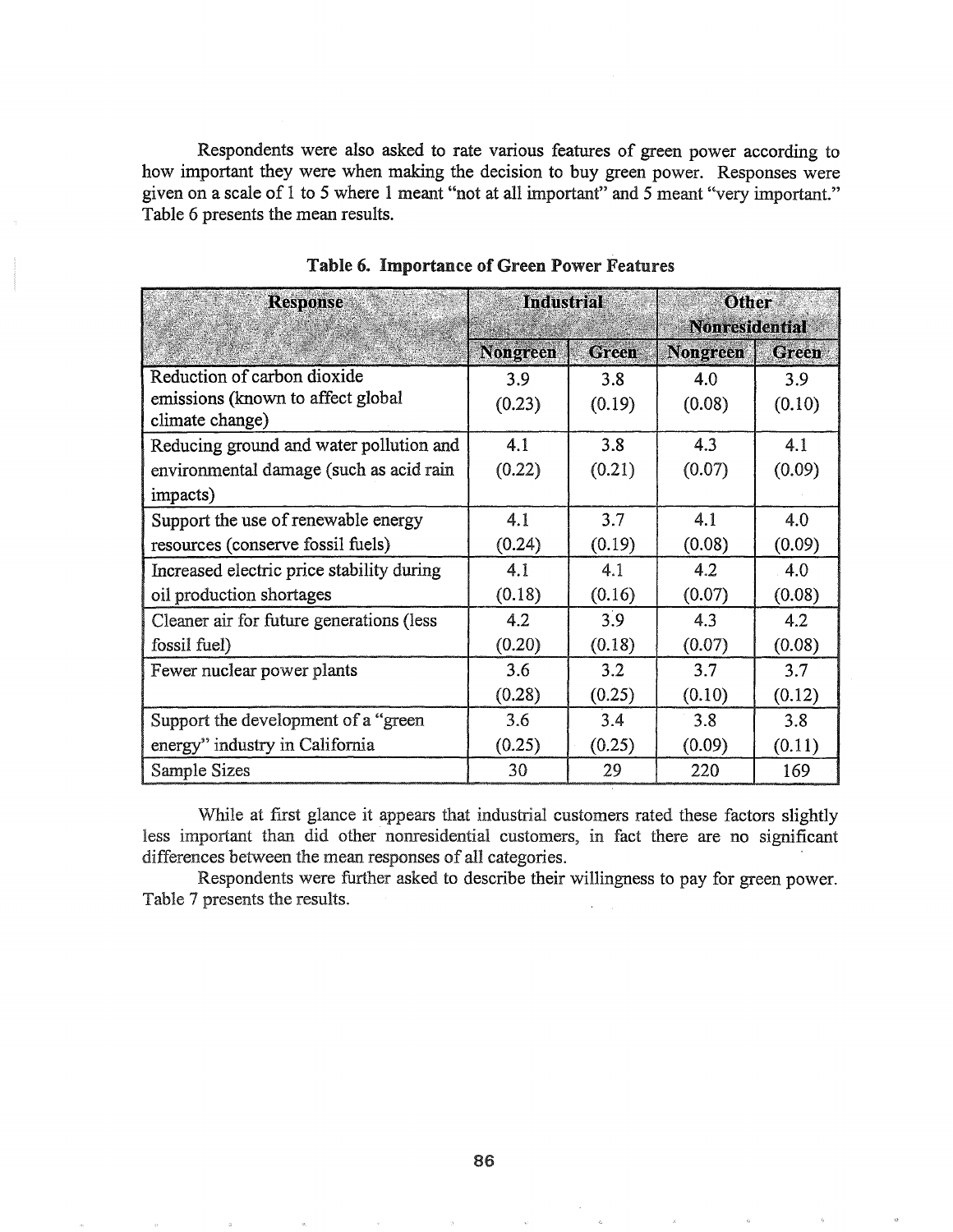| <b>Response</b>                         | <b>Industrial</b> |              | <b>Other</b><br><b>Nonresidential</b> |              |
|-----------------------------------------|-------------------|--------------|---------------------------------------|--------------|
|                                         | <b>Nongreen</b>   | <b>Green</b> | <b>Nongreen</b>                       | <b>Green</b> |
| I would purchase green power over       | 88%               | 92%          | 88%                                   | 87%          |
| conventional power if the cost were the | (0.06)            | (0.05)       | (0.02)                                | (0.03)       |
| same.                                   | $n = 26$          | $n = 26$     | $n = 209$                             | $n = 167$    |
| I would pay nothing more for green      | 50%               | 86%          | 62%                                   | 56%          |
| power                                   | (0.09)            | (0.07)       | (0.03)                                | (0.04)       |
|                                         | $n = 30$          | $n = 29$     | $n = 225$                             | $n = 178$    |
| I would pay 5% more for green power     | 30%               | 10%          | 18%                                   | 19%          |
|                                         | (0.09)            | (0.06)       | (0.03)                                | (0.03)       |
|                                         | $n = 30$          | $n = 29$     | $n = 225$                             | $n = 178$    |
| I would pay 10% more for green power    | 13%               | 3%           | 14%                                   | 14%          |
|                                         | (0.06)            | (0.03)       | (0.02)                                | (0.03)       |
|                                         | $n = 30$          | $n = 29$     | $n = 225$                             | $n = 178$    |
| I would pay 25% more for green power    | $0\%$             | $0\%$        | 0.9%                                  | 3.4%         |
|                                         | (0.00)            | (0.00)       | (0.01)                                | (0.01)       |
|                                         | $n = 30$          | $n = 29$     | $n = 225$                             | $n = 178$    |
| I would pay more than 25% more for      | $0\%$             | $0\%$        | 0.4%                                  | 2.2%         |
| green power <sup>H</sup>                | (0.00)            | (0.00)       | (0.00)                                | (0.01)       |
|                                         | $n = 30$          | $n = 29$     | $n = 225$                             | $n = 178$    |

Table 7. Willingness to Pay for Green Power

As shown, most respondents in all categories reported they would purchase green power if the cost were the same as conventional power. Interestingly, a significantly higher proportion of industrial green customers reported they would pay nothing more for green power than did nongreen industrial customers or green other nonresidential customers. Furthermore, none of the industrial customers would pay more than a 10% premium for green power while a small proportion of other nonresidential customers reported they would pay a higher premium.

# Comments from Green ESPs Pertinent to Industrial Customers

Twenty-two ESPs were also interviewed as part of this study. Several of them focused on providing power to customers who were neither residential nor small commercial.. The most common comment heard about this segment of customers is that they will not pay more for green power. For example, two respondents who focus on this segment explained that they tell customers they offer green because it is good for the environment but customers focus on price and therefore have little interest in green power. On the other hand, other ESPs

H There were two positive responses to this statement: one respondent reported he would pay 50% more and another reported he would pay 100% more for green power over conventional power.